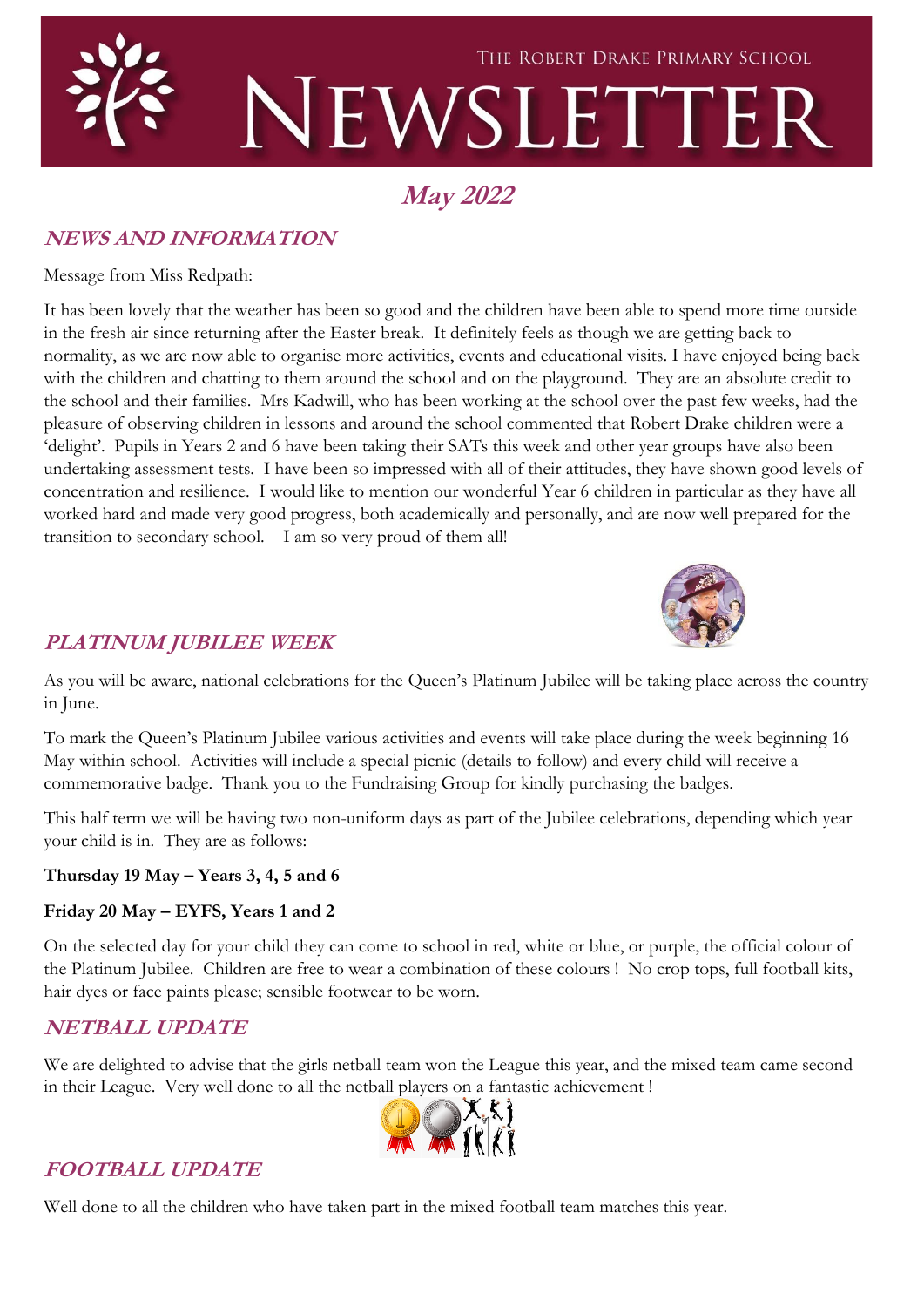# **ATTENDANCE AND PUNCTUALITY**

We would like to thank all of those parents and carers who ensure that their child comes to school regularly and on time. This is something which is essential in making sure children receive the best education possible.

#### **Punctuality**

Punctuality is key to education, and many hours of teaching are lost though lateness.

There has been an increasing number of children arriving late for school. Please note that all children should arrive at 8.40 am when the gates open. Parents /carers arriving after 8.50 am will need to use the intercom to call the Office.

#### **Attendance**

The local authority routinely request information from the school regarding holidays taken by pupils during term time. As a result, penalty notices are issued to some families by the Education Access Team (please note fines go directly to the local authority; there is no financial gain for the school). We would like to remind parents and carers that the school's Leave of Absence policy states that no absence will be authorised unless there are exceptional circumstances.

In addition, please note that any leave of absence taken during September 2022 is more likely to result in a Penalty Notice.

Please ensure that all leave of absence requests are made **at least two weeks in advance** of any planned absence.

## **WARMER WEATHER – SUNCREAM, HATS AND SUNGLASSES**

With the start of the warmer weather, it is important that children are protected. Could we please advise as follows:

- Suncream it would be helpful if parents/carers could apply suncream to their child/ren before they come to school. As you will be aware there are children within the school that have life threatening nut allergies, and some suncreams do contact nuts so they cannot be used on children coming into the school. Could you please ensure that you check the ingredients of your suncream. We are aware that Nivea's suncream does contain almond oil, which sometimes is listed with it's formal name: *prunus amygdalus dulcis oil.*
- Sunhats please put a sunhat in your child's bookbag which they can put on when the sun is out
- Sunglasses it is the school's policy that only prescription sunglasses should be worn to school. If your child does not have prescription sunglasses, please supply your child with a sunhat to protect them from the sun.

# **CONTACT DETAILS – PUPIL DATA COLLECTION FORM**

It is vital that the school has up to date contact details for all parents and carers, and health and medical details. In this respect, please find attached herewith a Pupil Data Collection Form. Could you please complete and return to the Main Office.

## **BEFORE SCHOOL CLUB**

We can confirm that a Before School Club will be starting after half term on a trial basis.

Further details will be sent out to all parents and carers on **Monday 16 May 2022**.

## **FRENCH CLUB - EuroKids**

After half term the lunchtime French Club run by EuroKids will be recommencing. This will take place on Tuesdays, starting 7 June, and will initially be for Years 1, 2, 5 and 6 only. Full details regarding prices and how to register are attached.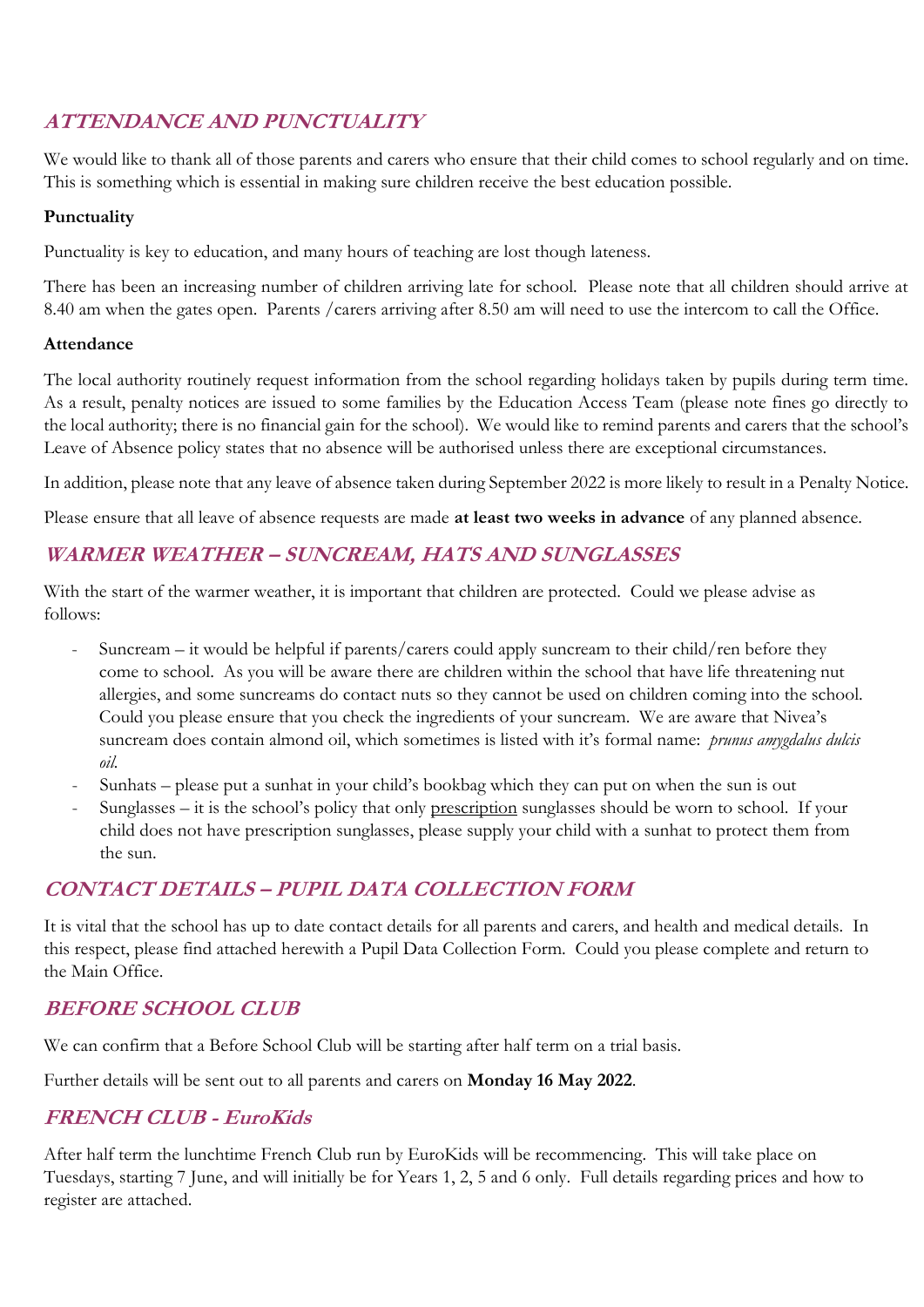# **THANK YOU – ACTS OF KINDNESS / UKRAINE APPEAL**

Thank you for all the donations for Acts of Kindness Day in April supporting the Ukraine Appeal, Disasters Emergency Committee Fund. The amount of  $f(296.50 \text{ was raised. } \text{Many, many thanks } !$ 

## **FUNDRAISING**

#### **Robert Drake Summer Fayre**

We are pleased to advise that the Robert Drake Summer Fayre will again be taking place this year. It is due to be held on **Saturday 9 July, from 11 am – 2 pm**.

Mrs Cheryl Coomber has asked us to put out a request for volunteer helpers to help out on the day. If you are able to assist, even if it is just for an hour on the day, please contact her on 07832 123995

## **Adventure Island Tickets**

The fundraisers have Adventure Island tickets for sale at £15.00 each. Please contact Cheryl on 07832 123995 if you would like to purchase some.

#### **easyfundraising – please sign up to help the school**



An easy new way of contributing to the fundraising at the school is through **easyfundraising...**

• Robert Drake Primary School Fundraisers are registered with easyfundraising, which means you can raise **FREE** donations for us every time you shop online. Over 6,000 shops and sites will donate to us when you use easyfundraising to shop with them – at no extra cost to yourself!These donations really mount up and make a BIG difference to us, so we'd really appreciate it if you could take a moment to sign up and support us. It's completely FREE and only takes a moment.You can find our easyfundraising page by clicking on the link below: -

[https://www.easyfundraising.org.uk/causes/robertdrakepsf/?utm\\_campaign=raise](https://www.easyfundraising.org.uk/causes/robertdrakepsf/?utm_campaign=raise-more&utm_medium=email&utm_content=gs-e1)[more&utm\\_medium=email&utm\\_content=gs-e1](https://www.easyfundraising.org.uk/causes/robertdrakepsf/?utm_campaign=raise-more&utm_medium=email&utm_content=gs-e1)**Thank you so much!**

## **CENSUS DAY LUNCH**

Please be advised that the Census Day Lunch this term will be held on **Thursday 19 May**. It is a normal cost for KS2. The menu will be hotdog in a roll or veggie hotdog in a roll, with potato puffs, sweetcorn and baked beans; mini doughnuts with chocolate sauce for dessert. Full details have been circulated.

## **SCHOOL EVENTS**

19 May 2022 – EYFS trip to Barleylands

- 20 May 2022 Year 5 trip to Stubbers
- 10 June 2022 Class and Year 6 Photographs
- 13 17 June 2022 Year 6 Residential trip to Stubbers
- 24 June 2022 Sports Day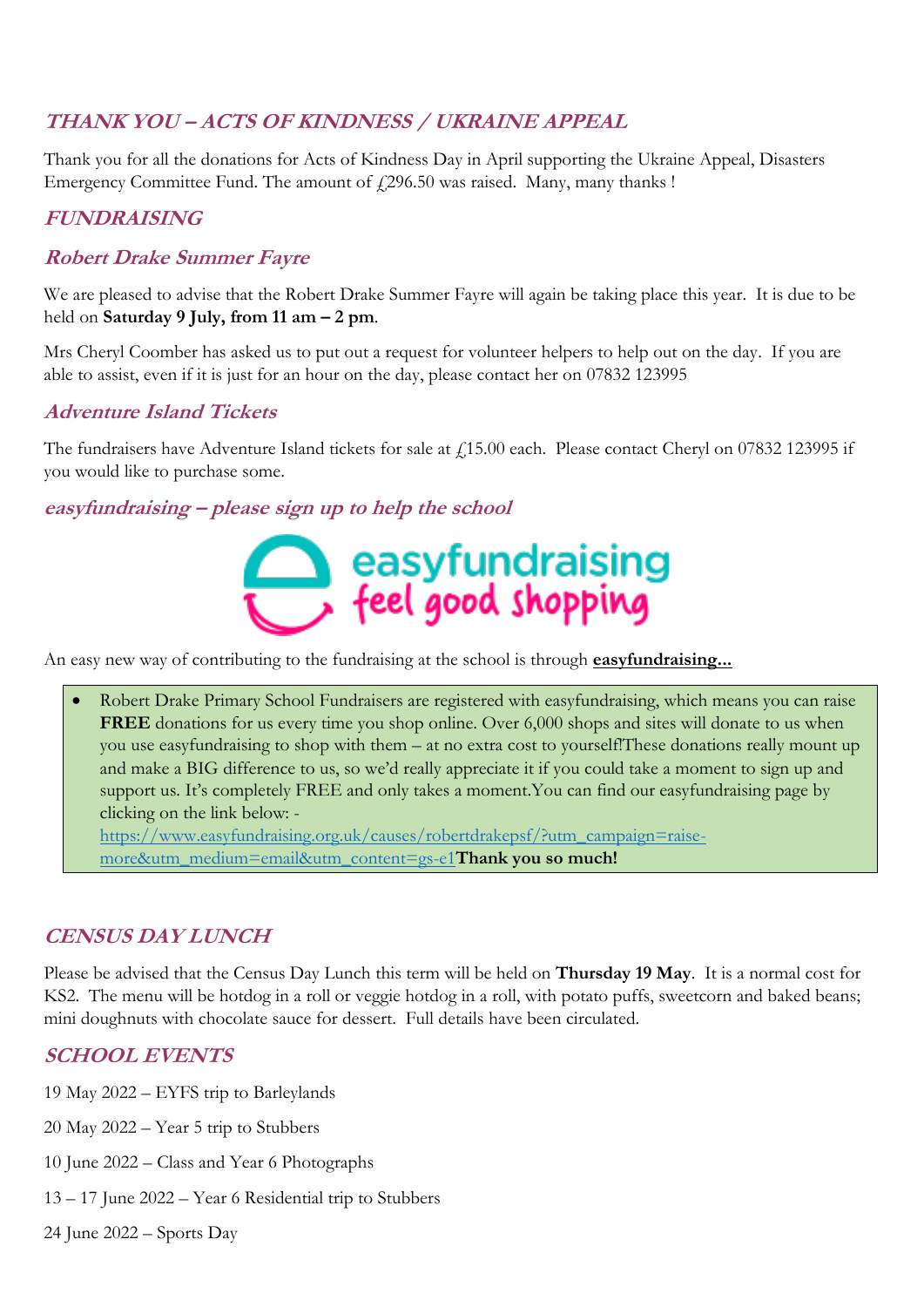27 June and 1 July 2022 – Years 3 / 4 trip to Thorndon Country Park

29 June 2022 – Years 1 / 2 trip to Hedingham Castle

5 July 2022 – M and M Productions performing The Hobbit

9 July 2022 – Robert Drake Summer Fayre, 11 am – 2 pm

#### **A reminder that all dates are subject to change**

## **SAFETY CONCERN – LOCAL BUSINESSES**

We have been contacted by EH Roberts Penet Group who are concerned for the children's safety. Young children are riding their scooters in and out of cars and are at risk of an accident. Could parents and carers please have regard to this when walking their child/ren to and from school. Thank you

#### **GOVERNOR NEWS**

**Attendance -** The attendance for the month of April was 96%. We expect pupils to be in school every day. Non-term time absence will not be authorised except in exceptional circumstances.

#### **REMINDERS**

#### **School Closure Notification**

If the school has to close for any reason, ie, adverse weather conditions, notification will be put on the school website and parents and carers will be sent a message via ParentMail. In addition, a list of closed schools will appear on the Essex County Council website at the following link:

http://www.essex.gov.uk/Education-Schools/Schools/Dates/Pages/Emergency-School-Closures.aspx

# **Pupil Premium / Free School Meals**

Pupil Premium Funding is allocated to children from families who are currently known to be eligible for free school meals and children who have been looked after continuously for more than six months.

You may register your child for Free School Meals if you receive a range of benefits with qualifying conditions such as Income Support, Income-based Jobseeker's Allowance, Income-related Employment and Support Allowance and Child Tax Credit (provided your annual income does not exceed £16,190), Working Tax Credit run-on, and Universal Credit.

If you think you may be eligible, registering is quick and easy.

**If your child is in Year 2 or below**, please call the School Office and we will send you through a form to complete.

**If your child is in Years 3—6**, Essex County Council has an online application form on their website: **https://www.essex.gov.uk/free-school-meals.**

If you meet the eligibility criteria, registering for Free School Meals will bring more money to the school which will benefit your child. Our Pupil Premium Funding is used to provide support for pupils in a number of ways. As well as enabling your child to have the option of a free, healthy meal at lunchtime, other benefits may also be available for registered children, such as help with the cost of school trips. Further details are available on the school website.

Please be assured that registering for Free School Meals is completely confidential. Please contact the school office if you have any questions or require help with your application.